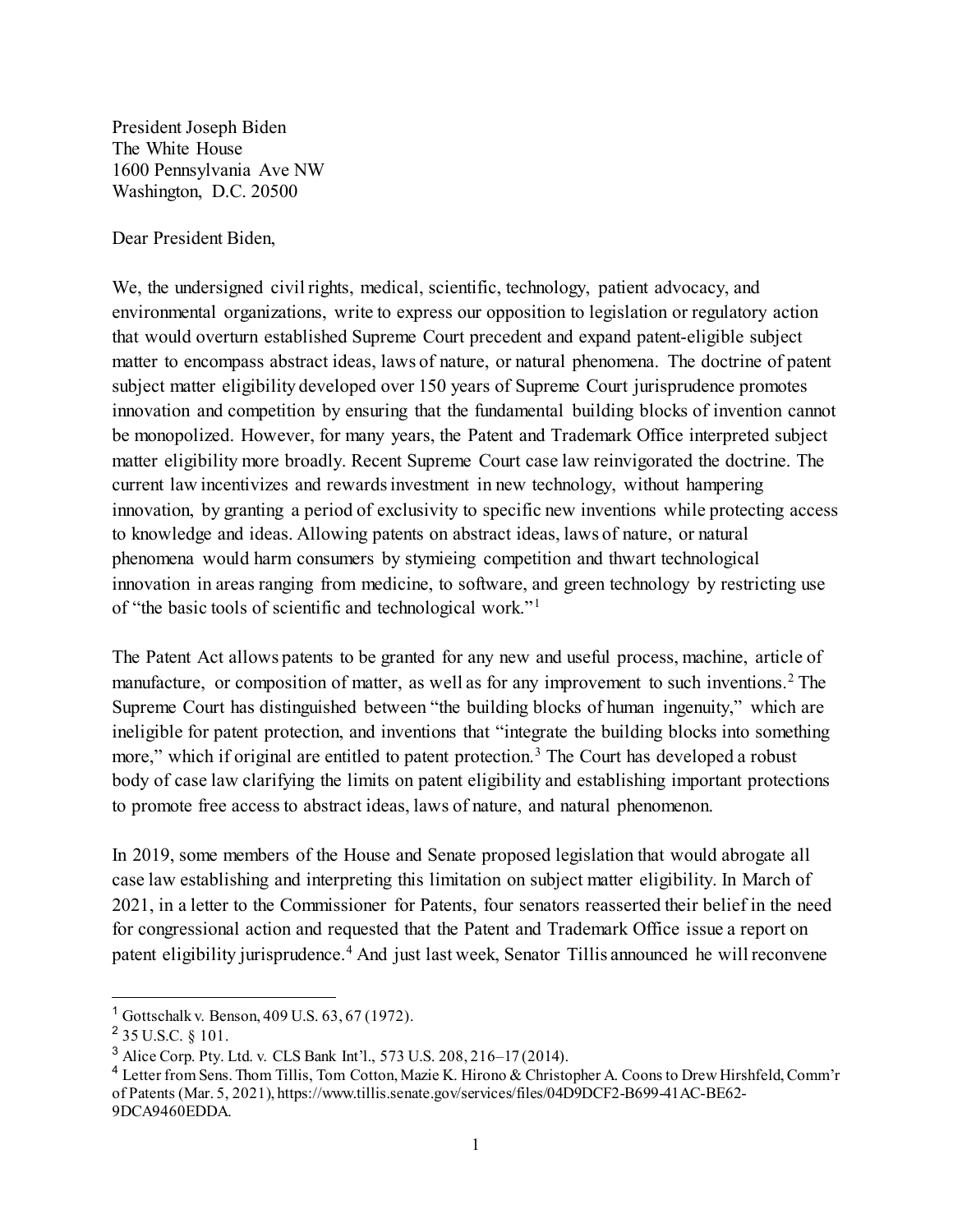a Member-driven effort to amend Section 101 in the near future.<sup>[5](#page-1-0)</sup> Any legislation abrogating Supreme Court precedent and expanding patent subject matter eligibility to include abstract ideas, laws of nature and natural phenomenon would conflict with the goals of the Biden administration.

Current Supreme Court case law prescribing the subject matter that is eligible for patent protection strikes the correct balance between rewarding innovation and protecting competition and further advancement. Specific inventions can be patented, but the "building blocks of human ingenuity" must remain free for others to use.<sup>[6](#page-1-1)</sup> For example, a telegraph machine is patent eligible, but the idea of using electricity to transmit signs, letters, or characters is not.<sup>[7](#page-1-2)</sup> A patent can be granted for a specific genetically engineered bacteria,<sup>[8](#page-1-3)</sup> but not for combining naturally occurring strains of bacteria where the selection of the strains to be combined is informed by their inherent properties.<sup>[9](#page-1-4)</sup>

The law and Supreme Court precedent that informs patent subject matter eligibility has been effective in spurring innovation while allowing competition among solutions to some of our country's greatest current challenges. Our nation's pressing need to combat novel health threats has demonstrated the importance of limiting patent eligibility for isolated, naturally occurring genetic sequences. For example, the genetic sequence of the SARS-CoV-2 virus that is responsible for COVID-19 is unpatented and freely available. In contrast, during the 2003 outbreak of severe acute respiratory syndrome (SARS), because the Supreme Court had not yet clarified that naturally occurring genetic sequences are patent ineligible, pharmaceutical and biotechnology companies raced to file patent applications to obtain exclusive rights to the virus and its genetic sequence. <sup>[10](#page-1-5)</sup> In an effort to preserve access to the fundamental research needed to combat the SARS crisis, the U.S. Centers for Disease Control and Prevention was forced to defensively file its own patent applications. A spokesman for the CDC clarified that the intent was to "prevent folks from controlling the technology" and "give the industry and other researchers reasonable access to the samples."[11](#page-1-6)

<span id="page-1-0"></span> <sup>5</sup> Although we disagree with the senators' assertion that the current jurisprudence has "adversely impacted investment and innovation in critical technologies," *id.* at 2, to the extent that the administration pursues the requested study or any action in this arena, a broader set of stakeholder agencies beyond the Patent and Trademark Office must be consulted, including the White House Office of Science and Technology Policy, U.S. Department of Health and Human Services, and the U.S. Trade Representative.

<span id="page-1-1"></span><sup>6</sup> *Alice*, 573 U.S. at 216.

<span id="page-1-2"></span><sup>7</sup> *See* O'Reilly v. Morse, 56 U.S. 62 (1854).

<span id="page-1-3"></span><sup>8</sup> *See* Diamond v. Chakrabarty, 447 U.S. 303, 310 (1980).

<span id="page-1-4"></span><sup>9</sup> *See* Funk Bros. Seed Co. v. Kalo Inoculant Co., 333 U.S. 127, 130–31 (1948).

<span id="page-1-5"></span><sup>10</sup> Paul Elias, *Race to Patent SARS Virus Renews Debate*, ASSOCIATED PRESS (May 5, 2003),

https://apnews.com/article/145b4e8d156cddc93e996ae52dc24ec0.

<span id="page-1-6"></span><sup>11</sup> *Id.*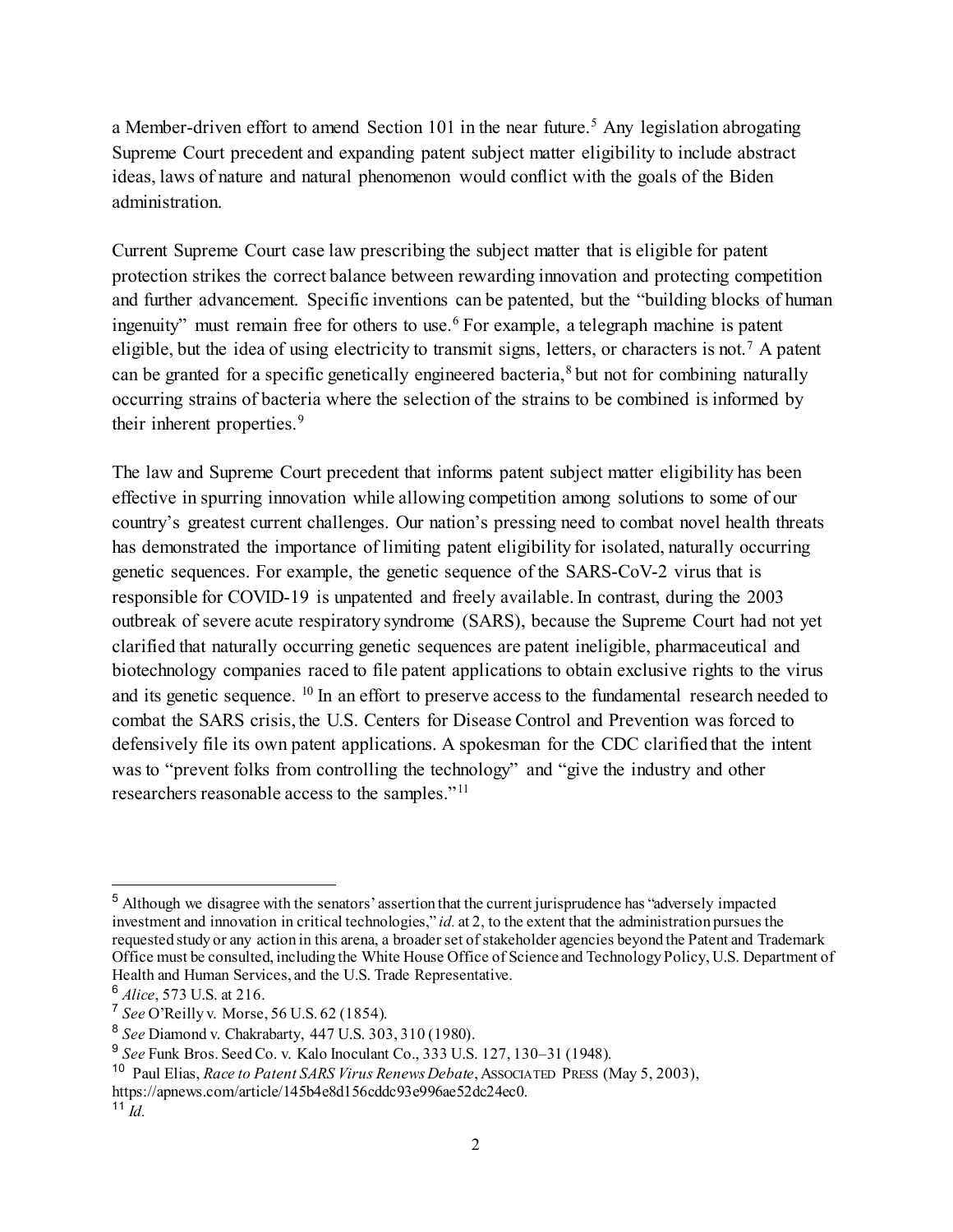Public access to the unpatented genetic sequence of the virus responsible for the COVID-19 pandemic has not inhibited innovation. Indeed, it has encouraged multiple solutions to the problems presented by COVID-19, enabling researchers to develop and companies to commercialize a variety of diagnostic tests and vaccines at unprecedented speed, promoting consumer access and choice.[12](#page-2-0) Consumers can choose between rapid but less-accurate antigen tests and slower but more-accurate nucleic acid-based tests<sup>[13](#page-2-1)</sup> and have the opportunity to receive one of a growing number of vaccines.[14](#page-2-2) The diversity of vaccine and diagnostic options gives us the tools we need to fight the COVID-19 pandemic where a single test or vaccine has not been produced in sufficient quantity or with sufficient speed to meet our health care needs.

Nothing in the Supreme Court's interpretation of patent subject matter eligibility prevents innovators from obtaining patents.<sup>[15](#page-2-3)</sup> Rather, the Patent Office has rewarded parties for investing time and resources into combatting the COVID-19 and other health crises with patents on their specific innovations. The pharmaceutical companies Moderna and BioNTech have patented specific aspects of their COVID-19 vaccines.<sup>[16](#page-2-4)</sup> Diagnostic Hybrids and Cytovia were granted patents for specific inventions directed towards the diagnosis and treatment of SARS.[17](#page-2-5) Expanding patent eligibility to include laws of nature or natural phenomena is likely to reduce the variety and quantity of diagnostic tests and vaccines available to the public, increase prices and healthcare costs, and stymie the nation's efforts to control future pandemics.

The state of genetic testing for cancer before the Supreme Court decided *Association for Molecular Pathology v. Myriad Genetics* also illustrates the harm to innovation and consumers posed by a single company monopolizing a natural phenomenon and "wall[ing] off an entire domain of [n]ature from observation."[18](#page-2-6) Prior to this decision, Myriad Genetics held patents on the isolated form of the *BRCA1* and *BRCA2* genes, mutations in which are associated with a high risk of breast and ovarian cancer. As such, the company had the sole right to market and conduct

<span id="page-2-0"></span> <sup>12</sup> *NCBI SARS-CoV-2 Resources*,NAT'L LIBRARY OF MED.,<https://www.ncbi.nlm.nih.gov/sars-cov-2/> (last visited Mar. 7, 2020).

<span id="page-2-1"></span><sup>13</sup> *Coronavirus Disease 2019 Testing Basics*,U.S.FOOD AND DRUG ADMIN.,

<https://www.fda.gov/consumers/consumer-updates/coronavirus-disease-2019-testing-basics> (last visited Mar. 7, 2020).

<span id="page-2-2"></span><sup>14</sup> *Different COVID-19 Vaccine Types*, CTRS. FOR DISEASE CONTROL AND PREVENTION,

<https://www.cdc.gov/coronavirus/2019-ncov/vaccines/different-vaccines.html> (last visited Mar. 7, 2020).

<span id="page-2-3"></span><sup>&</sup>lt;sup>15</sup> Since the Supreme Court's 2013 decision in Association for Molecular Pathology v. Myriad Genetics, the U.S. Patent Office has issued about 2.5 million new patents (over 20% U.S. patents ever issued).

<span id="page-2-4"></span><sup>16</sup> Mario Gaviria & Burcu Kilic, *BioNTech and Pfizer's BNT162 Vaccine Patent Landscape*, PUB.CITIZEN, (Nov. 16, 2020), https://www.citizen.org/article/biontech-and-pfizers-bnt162-vaccine-patent-landscape/; Mario Gaviria & Burcu Kilic*, mRNA-1273 Vaccine Patent Landscape (For NIH-Moderna Vaccine)*, PUB.CITIZEN,

https://www.citizen.org/article/modernas-mrna-1273-vaccine-patent-landscape/ (last visited Mar. 7, 2020).

<span id="page-2-5"></span><sup>17</sup> U.S. Patent No. 7,504,382; U.S. Patent No. 7,129,042. *See generally* Coronavirus Innovation Guideposts on the Eve of the COVID-19 Pandemic, Nat'l L. Rev. (July 3, 2020), https://www.natlawreview.com/article/coronavirusinnovation-guideposts-eve-covid-19-pandemic.

<span id="page-2-6"></span><sup>&</sup>lt;sup>18</sup> Brief for Amicus Curiae Eric S. Lander in Support of Neither Party at 24, Assoc. for Molecular Pathology v. Myriad Genetics, Inc., 569 U.S. 576 (2013).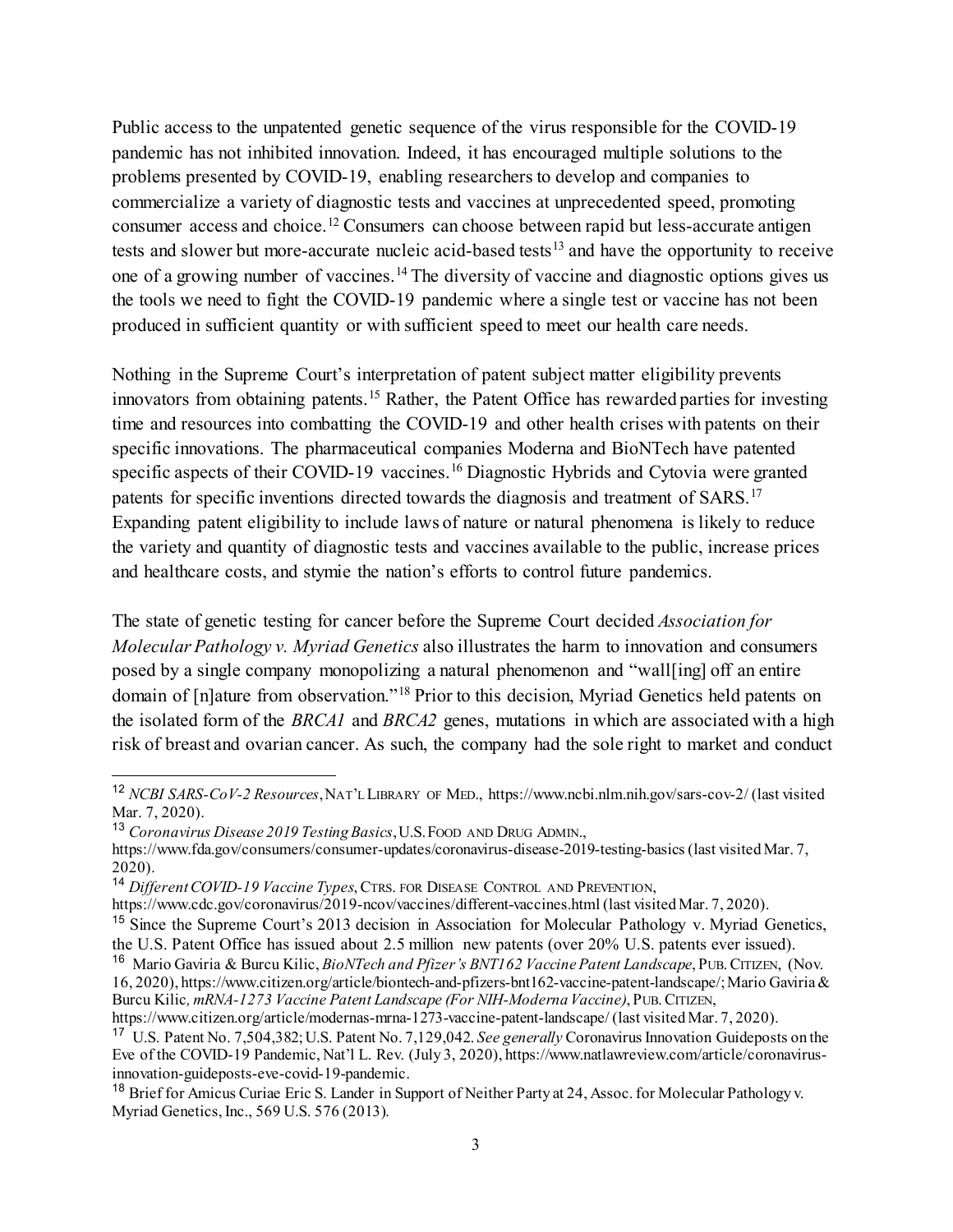genetic tests that could identify mutations in the *BRCA* genes and inform patients about their risk of developing hereditary breast and ovarian cancer. It prevented others from developing and administering tests for *BRCA* mutations that were more comprehensive than its own, which needlessly increased the cost of testing and gave consumers a potentially misleading impression of their genetic risks. The United States, as represented by the U.S. Solicitor General serving the Obama-Biden administration, opposed these patents in the Supreme Court, contradicting the Patent Office.<sup>[19](#page-3-0)</sup> After the Supreme Court held that isolated DNA sequences were outside the scope of patentable subject matter,  $20$  several companies immediately announced that they would offer their own tests, quickly providing screening for additional *BRCA* mutations, lowering costs, and decreasing time between clinical research and commercialization.<sup>[21](#page-3-2)</sup> Following the decision, a competitive genetic testing industry flourished and investment in the life sciences sector increased from \$6.21 billion in 2013 to \$17.72 billion in 2018.<sup>[22](#page-3-3)</sup>

Current law establishing patent subject matter eligibility also promotes healthy competition and encourages innovation in the technology industry. Discovery of a correlation between genetic information and a medical condition is currently treated as unpatented pre-competitive information, which does not prevent the patenting of new and better ways to detect a specific mutation. For that reason, there is no shortage of effort being expended in discovering new mutations and their relevance, but permitting a "land-grab" of claims to newly identified correlations would thwart efforts to interpret one's full complement of genetic information, impeding innovation and competition.

The software industry, also, has continued to thrive in the years following the Supreme Court's decisions clarifying patent subject matter eligibility limitations, suggesting that the current restrictions do not harm software developers or businesses. Investment in research and development for the software industry doubled in 2018,<sup>[23](#page-3-4)</sup> four years after *Alice* "clarif[ied] that the addition of a generic computer was not enough" for subject matter eligibility,  $24$  and venture

<span id="page-3-4"></span><sup>23</sup> *The State of Patent Eligibility in America: Part II Before the S. Subcomm. on Intellectual Property*, 116th Cong. (2019) (statement of David W. Jones, Exec. Dir., High Tech Innovators All.),

https://www.judiciary.senate.gov/imo/media/doc/Jones%20Testimony1.pdf; strategy&, *PWC 2018 Global Innovation 1000 & What the Top Innovators Get Right* (Oct. 2018), slide 28,

<span id="page-3-5"></span>https://www.strategyand.pwc.com/gx/en/insights/innovation1000/2018-global-innovation-1000-fact-pack.pdf. <sup>24</sup> Netflix Inc. v. Rovi Corp, 114 F. Supp. 3d 927, 934 (N.D. Cal. 2015).

<span id="page-3-0"></span><sup>&</sup>lt;sup>19</sup> Brief for United States, Assoc. for Molecular Pathology v. Myriad Genetics, Inc., 569 U.S. 576 (2013).

<span id="page-3-1"></span><sup>20</sup> Assoc. for Molecular Pathology v. Myriad Genetics, Inc., 569 U.S. 576 (2013).

<span id="page-3-2"></span><sup>21</sup> Andrew Pollack, *After Patent Ruling, Availability of Gene Tests Could Broaden*, N.Y. TIMES (Jun. 13, 2013), https://www.nytimes.com/2013/06/14/business/after-dna-patent-ruling-availability-of-genetic-tests-couldbroaden.html.

<span id="page-3-3"></span><sup>22</sup> *The State of Patent Eligibility in America: Part II Before the S. Subcomm. on Intellectual Property*, 116th Cong. (2019) (statement of Sean George, CEO, Invitae Corp.), [https://www.judiciary.senate.gov/imo/media/doc/George%20Testimony.pdf.](https://www.judiciary.senate.gov/imo/media/doc/George%20Testimony.pdf)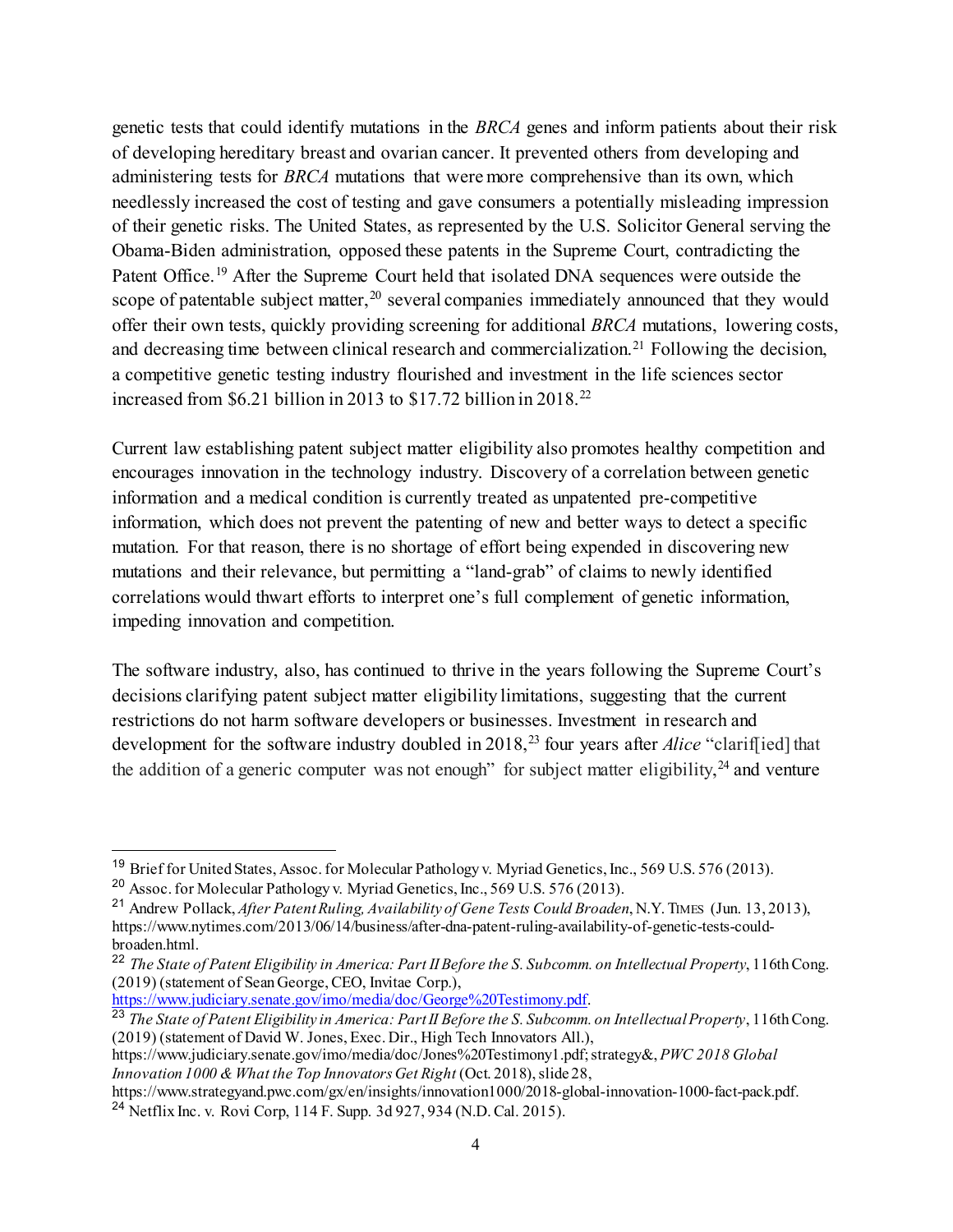capital funding for software start ups was the highest it had ever been.<sup>[25](#page-4-0)</sup> Courts have fostered competition by ruling that basic abstract ideas such as storing scanned data,  $26$  content streaming,  $27$  and sending money transfers  $28$  cannot be patented. This healthy entrepreneurial ecosystem is crucial to developing technologies to address common problems, such as improving access to health care. Telehealth reveals other examples of abstract ideas that cannot be monopolized under the Supreme Court's current interpretation of patent subject matter eligibility.<sup>[29](#page-4-4)</sup> Innovative companies across the country are implementing new tools to assist in connecting underserved communities to qualified providers, or improving outcomes and reducing costs by increasing patient and provider engagement. That progress and those benefits are possible because courts have correctly concluded that no one can patent underlying ideas of scheduling appointments or collecting, analyzing, and transmitting patient data. These ideas should remain patent ineligible to guarantee that all Americans have access to affordable, quality health care. Congress should not act to overturn this precedent and allow monopolies to drive up costs and limit access.

Section 101 also has a critical role to play in weeding out low-quality patents, especially the types of low-quality patents that are routinely asserted against startups and small businesses. Indeed, broad, preemptive patents directed to abstract ideas—those appropriately deemed ineligible under current law—are especially concerning because they can be, and are, asserted against numerous accused infringers based on routine business activities or use of generic technology. Section 101 is valuable, and needed especially now, to focus the U.S. patent system on technological advances, improvements, and solutions, as well as to curb the amount of and expense associated with litigation over low-quality patents.

Access to abstract ideas, laws of nature, and natural phenomena is important now more than ever. The availability of these fundamental principles is critical in supporting the development of innovative fields of research that are still in their infancy and critical to the interests of the Biden administration. One such field is personalized or "precision" medicine, which uses patientspecific variables such as genetics, lifestyle, and environment to identify susceptibility to particular diseases and tailor treatments to the individual. Early studies suggest that treatment for severe COVID-19 cases, cancer, and opioid addiction may benefit from precision medicine. For example, five key gene variants appear to be responsible for the antiviral immunity and lung inflammation associated with severe COVID-19.<sup>[30](#page-4-5)</sup> Identifying which patients have higher

<span id="page-4-0"></span> <sup>25</sup> Jones, *supra* note 21; National Venture Capital Association, Venture Monitor, 4Q 2018 at 19,

https://files.pitchbook.com/website/files/pdf/4Q\_2018\_PitchBook\_NVCA\_Venture\_Monitor.pdf.

<span id="page-4-1"></span><sup>26</sup> *See* Content Extraction & Transmission LLC v. Wells Fargo Bank, N.A. 776 F.3d 1343 (Fed. Cir. 2014).

<span id="page-4-2"></span><sup>27</sup> *See* Intellectual Ventures I v. Symantec Corp., 838 F.3d 1307 (Fed. Cir. 2016).

<span id="page-4-3"></span><sup>28</sup> *See* Integrated Tech. Sys., Inc. v. First Internet Bank of Ind., No. 2:16-cv-00417 (E.D. Tex. Jan. 30, 2017).

<span id="page-4-4"></span><sup>&</sup>lt;sup>29</sup> CardioNet v. InfoBionic, 816 F. App'x 471, 475-77 (Fed. Cir. 2020); Am. Well Corp. v. Teladoc, Inc., No. 1:15cv-12274, Op. at 10, 16–17 (D. Mass. June 13, 2016).

<span id="page-4-5"></span><sup>&</sup>lt;sup>30</sup> Max Kozlov, *Key Genes Related to Severe COVID-19 Infection Identified*, SCIENTIST (Dec. 14, 2020), https://www.the-scientist.com/news-opinion/key-genes-related-to-severe-covid-19-infection-identified-68276.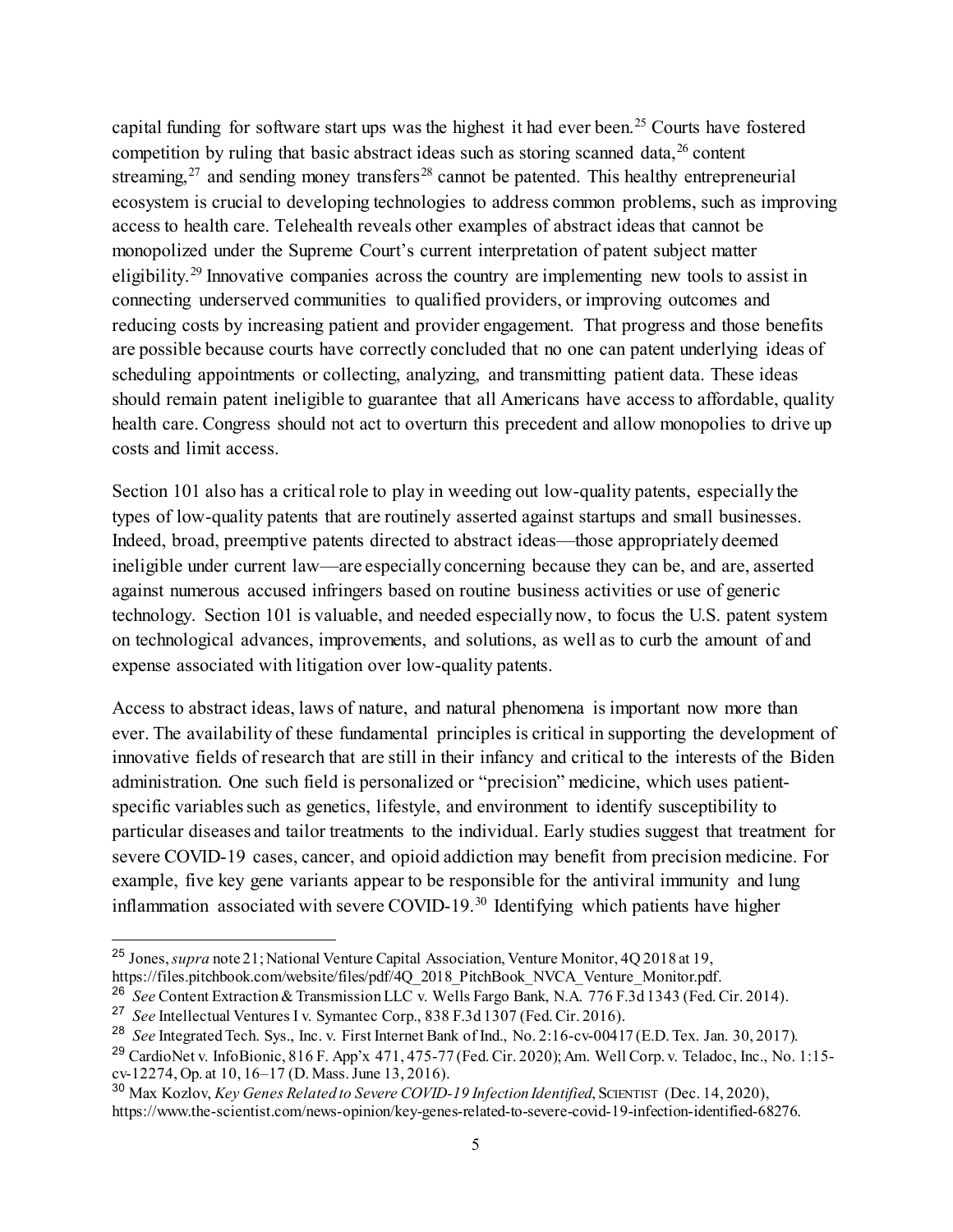genetic risk could enable more effective treatment. Advanced gene testing can also inform cancer treatments by targeting specific proteins or mutations that drive the cancer's growth.<sup>[31](#page-5-0)</sup> Investment in such testing was a key recommendation of the Cancer Moonshot Blue Ribbon Panel led by then-Vice President Biden.<sup>[32](#page-5-1)</sup> Similarly, evidence is emerging that gene therapy may be a promising treatment for opioid addiction.<sup>[33](#page-5-2)</sup> In *Mayo Collaborative Services v. Prometheus Labs*, the Supreme Court held that a patent cannot be obtained for the medical correlation between a body's metabolite levels and adjusting the dose accordingly.<sup>[34](#page-5-3)</sup> Overturning that precedent would allow one company to use a patent to prevent competitors from developing their own methods of tailoring treatment to the individual patient, impeding many of the goals of precision medicine. Public access to laws of nature and natural phenomena is a crucial prerequisite to nurturing scientific discoveries and uncovering treatments that stand to benefit millions of Americans.

Protecting access to abstract ideas is also necessary to cultivate innovative technology that defends against climate change. The administration's goal of net zero economy-wide emissions by 2050 will be substantially more feasible if no single company can patent the scientific concepts behind green technologies. Hydrogen produced with a low to zero-carbon footprint, air conditioner and heat pump refrigerants with no global warming potential, and affordable gridscale energy storage are examples of promising innovations that can be achieved at a lower cost than polluting alternatives,  $35$  as long as market competition is not stifled by patents covering abstract ideas. Excluding abstract ideas and laws of nature from patentable subject matter still allows innovators to patent specific applications of those principles, encouraging multiple complementary or competing solutions. For example, a company should not be able to monopolize the idea of converting algae into sustainable fuel, but manufacturers may patent particular methods of extracting oil and producing renewable diesel from biomass.<sup>[36](#page-5-5)</sup> This balance allows nations across the world to safeguard the future of green technology, reduce their

<span id="page-5-0"></span> <sup>31</sup> *See* AM. MED. ASS'N, REPORT 3 ON THE COUNCIL ON SCIENCE AND PUBLIC HEALTH (A-16):THE PRECISION MEDICINE INITIATIVE (2016), https://www.ama-assn.org/sites/ama-assn.org/files/corp/media-browser/public/aboutama/councils/Council%20Reports/council-on-science-public-health/a16-csaph3.pdf.

<span id="page-5-1"></span><sup>32</sup> *See* CANCER MOONSHOT BLUE RIBBON PANEL, PRECISION PREVENTION AND EARLY DETECTION WORKING GROUP RECOMMENDATION: CANCER PREVENTION AND EARLY DETECTION IN INDIVIDUALS AT HIGH RISK FOR CANCER (Oct. 2016), https://www.cancer.gov/research/key-initiatives/moonshot-cancer-initiative/blue-ribbon-panel/preventionscreening-working-group-report.pdf.

<span id="page-5-2"></span><sup>33</sup> *See* Shao-Cheng Wang, Yuan-Chuan Chen, Chun-Hung Lee, and Ching-Ming Cheng, *Opioid Addiction, Genetic Susceptibility, and Medical Treatments: A Review*, 20 INT.J. MOL. SCI. 4294  $(2019).$ 

<span id="page-5-3"></span><sup>34</sup> *Mayo Collaborative Servs. v. Prometheus Labs., Inc.*, 566 U.S. 66 (2012).

<span id="page-5-4"></span><sup>35</sup> *Biden-Harris Administration Launches American Innovation Effort to Create Jobs and Tackle the Climate Crisis*, WHITEHOUSE.GOV (Feb. 11, 2021), https://www.whitehouse.gov/briefing-room/statements-

releases/2021/02/11/biden-harris-administration-launches-american-innovation-effort-to-create-jobs-and-tackle-theclimate-crisis/.

<span id="page-5-5"></span><sup>36</sup> *See* U.S. Patent No. 9,115,332.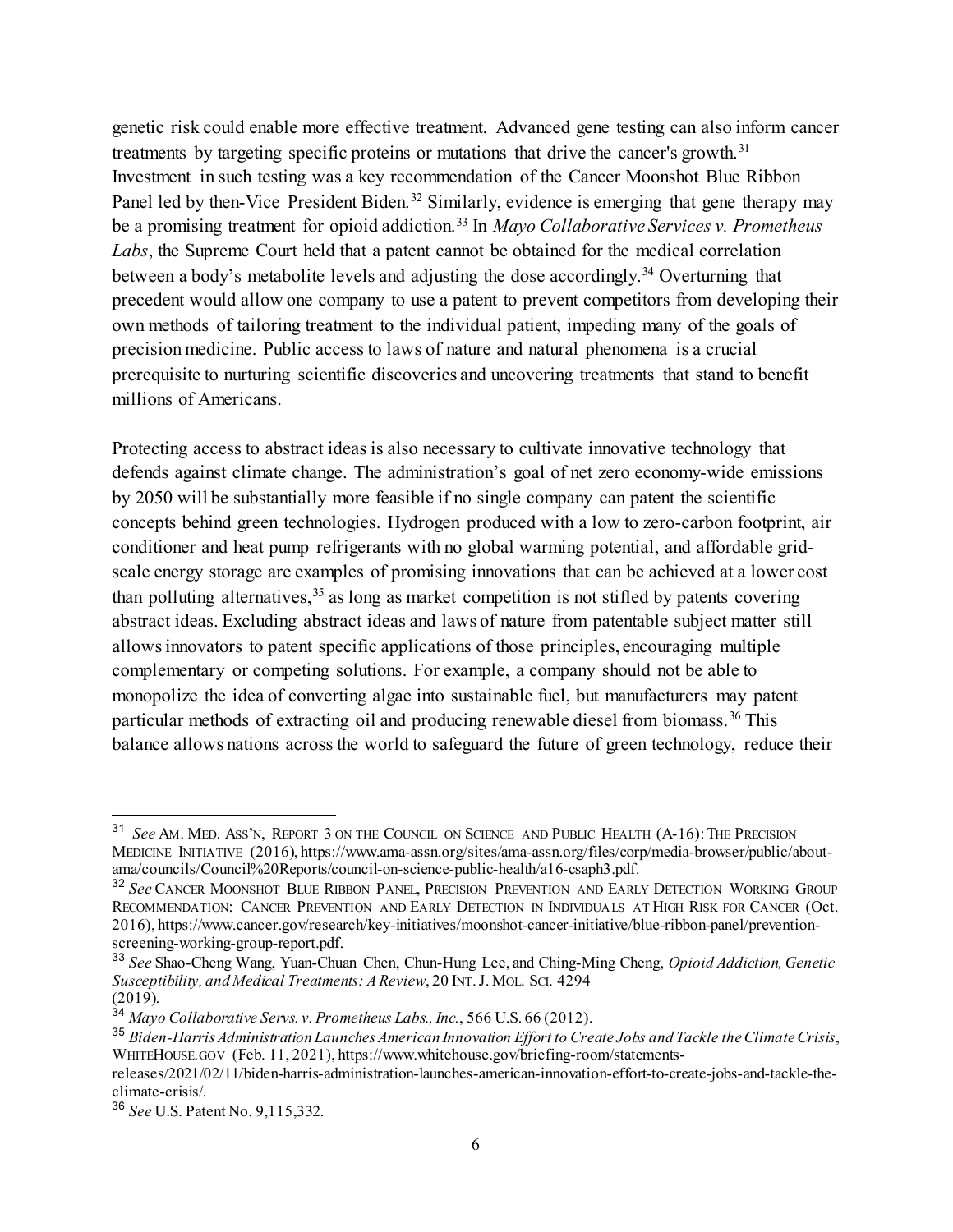contributions to the climate crisis, and defend their citizens against natural disasters caused by climate change.

The existing case law regarding subject matter eligibility reflects a consistent judicial approach that promotes certainty for innovators. The Supreme Court has made clear its support for the limitations on patenting abstract ideas, laws of nature, and natural phenomena, issuing unanimous holdings in the four most recent cases on subject matter eligibility.<sup>[37](#page-6-0)</sup> These decisions build on 150 years of case law distinguishing between specific inventions, which can be patented, and the underlying natural phenomena, laws of nature, and abstract ideas, which cannot.[38](#page-6-1) While the tests applied have been refined over the years, despite sometimes divergent interpretations implemented by the PTO, the basic distinction is an old one that has been successfully applied to a broad range of technologies, from pharmaceuticals to genetically manipulated organisms to combinations of bacteria, from computerized financial techniques<sup>[39](#page-6-2)</sup> to the telephone<sup>[40](#page-6-3)</sup> to pencils with rubber erasers.<sup>[41](#page-6-4)</sup> Contrary to statements by proponents of legislation to expand patent eligibility, uprooting 150 years of case law would create new uncertainty, risking a slew of costly new litigation as the boundaries of this new legal landscape develop from scratch. Moreover, any repeal of the Section 101 patent-eligibility limitations would risk violating the U.S. Constitution, particularly the First Amendment and Article I's authorization of only patents that "promote the progress of science and the useful arts."

The current state of subject matter eligibility strikes the proper balance between allowing innovators to protect their investments and encouraging healthy competition that benefits consumers. We oppose any expansion of patent eligibility that would eliminate the limitations necessary to achieve affordable and quality health care, technological innovation, and climate change solutions. Any revision of the Patent Act should maintain free access to abstract ideas, laws of nature, and the products of nature. For any further questions, please contact Kate Ruane, American Civil Liberties Union, [kruane@aclu.org,](mailto:kruane@aclu.org) or Sandra Park, American Civil Liberties Union, [spark@aclu.org.](mailto:spark@aclu.org)

Sincerely,

American Civil Liberties Union ACT | The App Association AliveAndKickn Alstrom Syndrome International

<span id="page-6-0"></span> <sup>37</sup> *See Alice*, 573 U.S 208; *Myriad*, 569 U.S. 576; *Mayo*, 566 U.S. 66; *Bilski v. Kappos*, 561 U.S. 593 (2010).

<span id="page-6-1"></span><sup>&</sup>lt;sup>38</sup> Le Roy v. Tatham, 55 U.S. 156, 175 (1853) ("A principle, in the abstract, is a fundamental truth; an original cause; a motive; these cannot be patented, as no one can claim in either of them an exclusive right.").

<span id="page-6-2"></span><sup>39</sup> *See Alice*, 573 U.S. at 212.

<span id="page-6-3"></span><sup>40</sup> *See* The Telephone Cases, 8 S. Ct. 778, 781–82 (1888).

<span id="page-6-4"></span><sup>41</sup> *See* Rubber-Tip Pencil Co. v. Howard, 87 U.S. 498, 499–500 (1874).